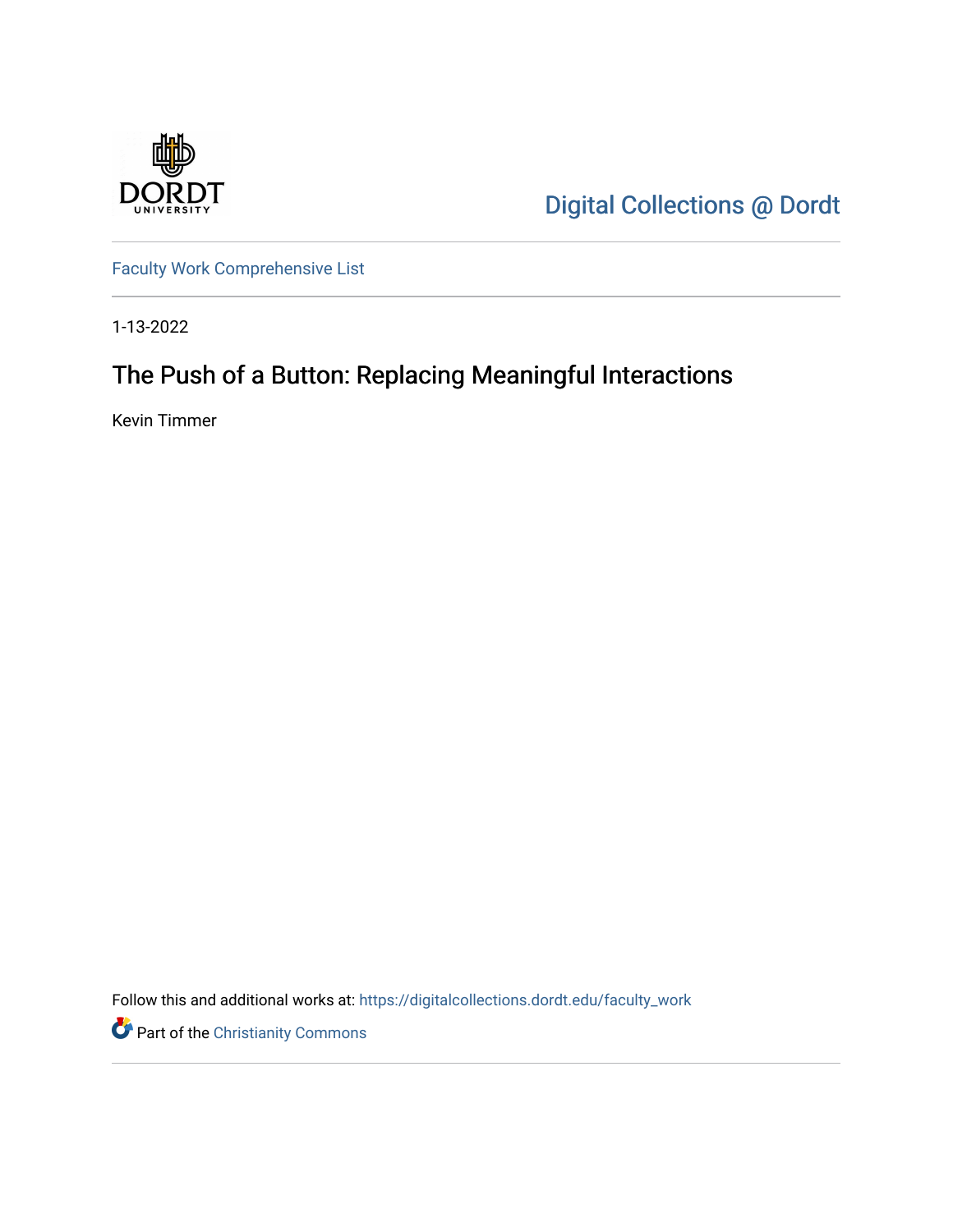# The Push of a Button: Replacing Meaningful Interactions

#### Abstract

"Is there a worthy end goal that justifies the use of efficient means, or are we just hurrying for the sake of it?"

Posting about examining our fast-paced lives from In All Things - an online journal for critical reflection on faith, culture, art, and every ordinary-yet-graced square inch of God's creation.

<https://inallthings.org/the-push-of-a-button-replacing-meaningful-interactions/>

#### Keywords

In All Things, culture, meaning, convenience, social interaction

#### **Disciplines**

**Christianity** 

#### **Comments**

[In All Things](http://inallthings.org/) is a publication of the [Andreas Center for Reformed Scholarship and Service](http://www.dordt.edu/services_support/andreas_center/) at Dordt [University](http://www.dordt.edu/).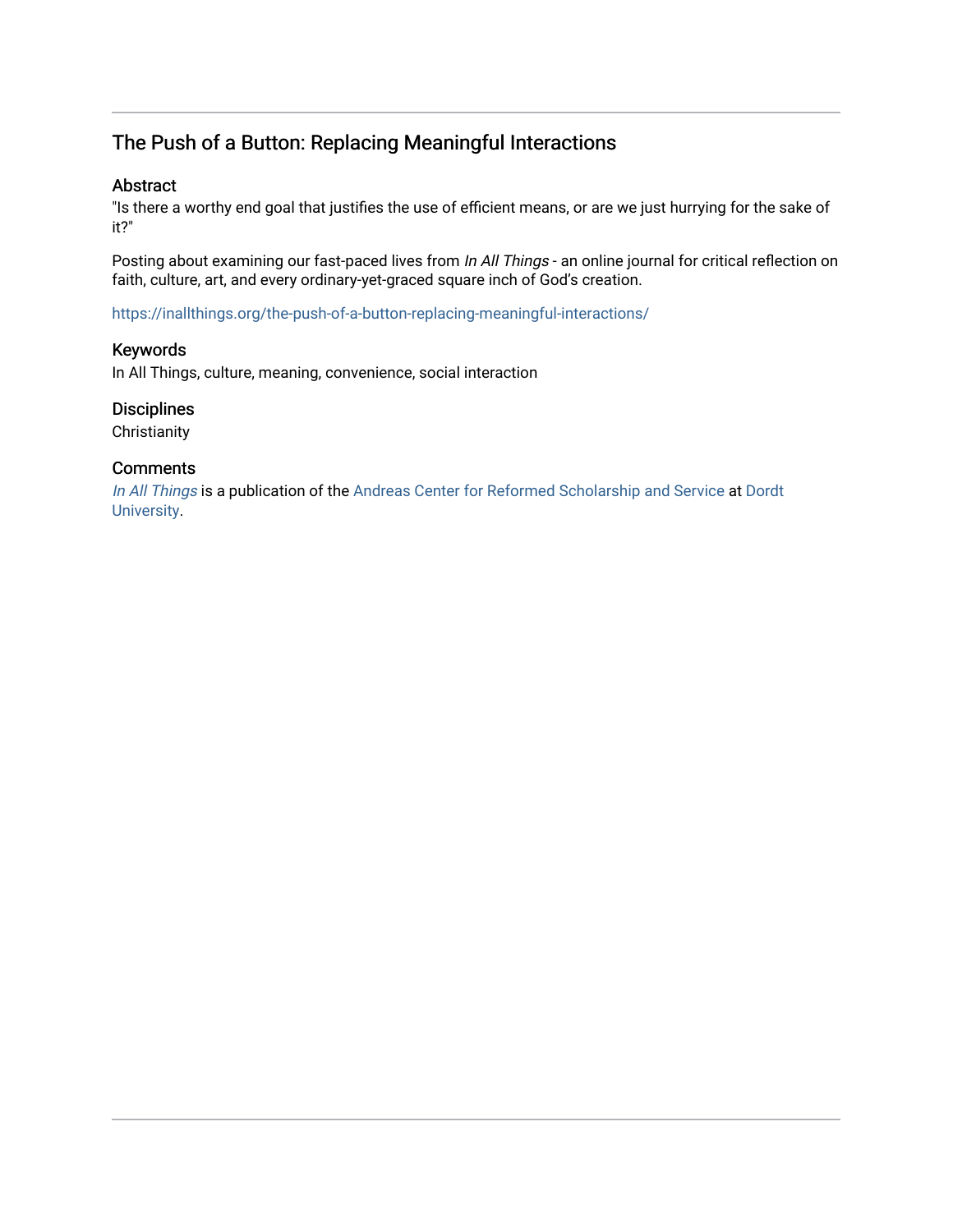# **The Push of a Button: Replacing Meaningful Interactions**

## **[Kevin Timmer](https://inallthings.org/author/kevin-timmer/)**

### **January 13, 2022**

We live in a convenience-based culture and are blessed by the many opportunities and comforts it affords. Our food comes from a drive-thru window, our water from a faucet, our clothes come from an Amazon box, our dishes are washed by a machine, our math coach is YouTube, robots vacuum our floors, and the list goes on and on. Convenience brings tradeoffs, making some things possible while making other things more difficult.  $\frac{1}{2}$  One such tradeoff impacts the meaningfulness we experience in our relationships.

God loves us and creates us for a purpose: to glorify Him by living out His love for us through our love and care of others. God is relational and so are we. Kevin Brown, in *Designed for Good: Recovering the Idea, Language, and Practice of Virtue,* suggests that we are created for virtue. Brown explains, "Virtue and goodness are not first about rules but about loving what is good….I submit that it is our very humanity. It is fulfillment, significance, and meaning; it is being who we were created to be. Properly ordered love is not simply about our lives becoming better; it is about being able to become whole."  $\frac{2}{3}$  We are created to make choices that reflect God's love to others, to bear His image after the example of His perfect image bearer, Jesus Christ (Col 1:15). Brown puts it this way: "The more we are like Christ, the more we fulfill our original design—the 'perfect version of ourselves.'"  $\frac{3}{2}$  Therefore, in the pattern of Christ, we are called to sacrificial service, placing others ahead of ourselves. Christ-like sacrificial love and care for each other knits us together in community.

Done righteously, this interdependence allows us to see and experience the presence of Christ in others, and they in us, as we become the hands and feet of Christ. The meaningfulness we experience in our lives and our sense of purpose has less to do with note-worthy accomplishments and more to do with living into our God-given identity, giving of ourselves through ordinary, day-to-day acts of service. Christian community, whether in the context of the family, the church, or the neighborhood, relies on believers being mutually dependent on each other—working together, sacrificially supporting one another, each contributing from their gifts. Tragically, the culture that surrounds the church in North America, for all intents and purposes, rejects the notion of dependence on God and others, instead glorifying individual autonomy, putting self-fulfillment ahead of the needs of others. Kevin Brown draws a stark contrast between virtue and autonomy: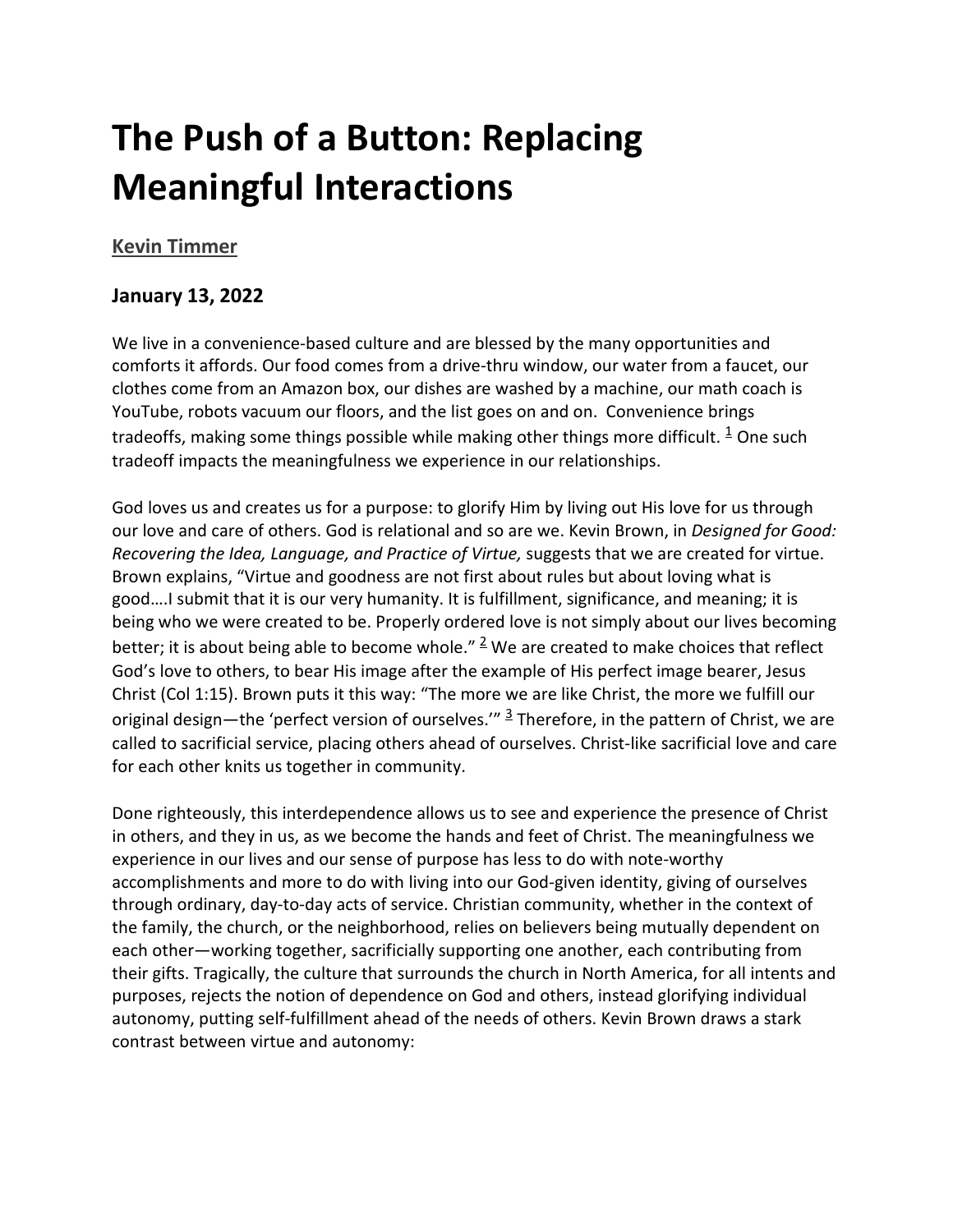"Autonomy values freedom and liberty from others, but virtue extols freedom for the sake of others. Autonomy prizes choice for its own sake, but virtue aims to link our desire to the truly desirable. Autonomy sees others as a constraint, but virtue recognizes our relational commitments as a source of fulfillment. Autonomy says that I raise myself, make myself, and save myself—but virtue realizes that how I function is aimless, worthless, and harmful when disconnected from human teleology (our design)."  $\frac{4}{3}$ 

I teach engineering at a Christian university, and I am not always comfortable being a champion of technology as it is currently expressed in the surrounding culture. Technologies reflect and reinforce the priorities of the creators. For example, some cars are safer to drive than others because of the differences in the priorities of the designers (and the companies) involved. This is true when we consider whole cultures as well. Cultures that value individual autonomy will tend to produce products aimed at delivering a feeling of independence. Enter *convenience*: a quality or situation that makes something easy or useful for *someone* by reducing the amount of work or time required to do something.  $5$  Technologies of convenience are designed to benefit the user by reducing the amount of time or work they need to commit to a task. Did you catch that? Convenience-based technologies benefit me by reducing the time and effort I must commit to tasks and therefore to those I serve.

This sounds completely antithetical to our God given purpose of being sacrificially committed to the wellbeing of others, but convenience has its place. While technologies of convenience tend to trivialize the task, and therefore also the relationship involved, I think we can make some initial progress by trying to assess what we are trading away when we choose convenience in a particular situation. Washing dishes provides leisure time for conversation and interaction with a family member who is drying the dishes or clearing the table. By pushing the start button on the dishwasher instead, this time is traded in favor of convenience.

While there is much to be considered on this topic, practicing discernment in choosing when to replace personal interactions with technologies of convenience is an important place to begin. The accumulative effect of relying on many technologies of convenience works against meaningful relationships; however, the context of the choice makes a difference regarding what is appropriate. A person living alone does not compromise any personal relationships (other than with his own taste buds) by relying on a quick microwaved meal. However, doing the same in a family situation does potentially sacrifice opportunities for family members to serve each other by working and learning together as they achieve a common goal. I am not suggesting that efficient meal prep is necessarily wrong, but we should ask why we are striving to save time and effort in the first place. For families, mealtimes should be about much more than just caloric intake. Is there a worthy end goal that justifies the use of efficient means, or are we just hurrying for the sake of it? It is good to remember that a trade is always made.

I recall raking leaves with my dad in the fall when I was a kid. We lived on seven acres in the country with lots of trees. Convenience and efficiency would have mandated sucking up all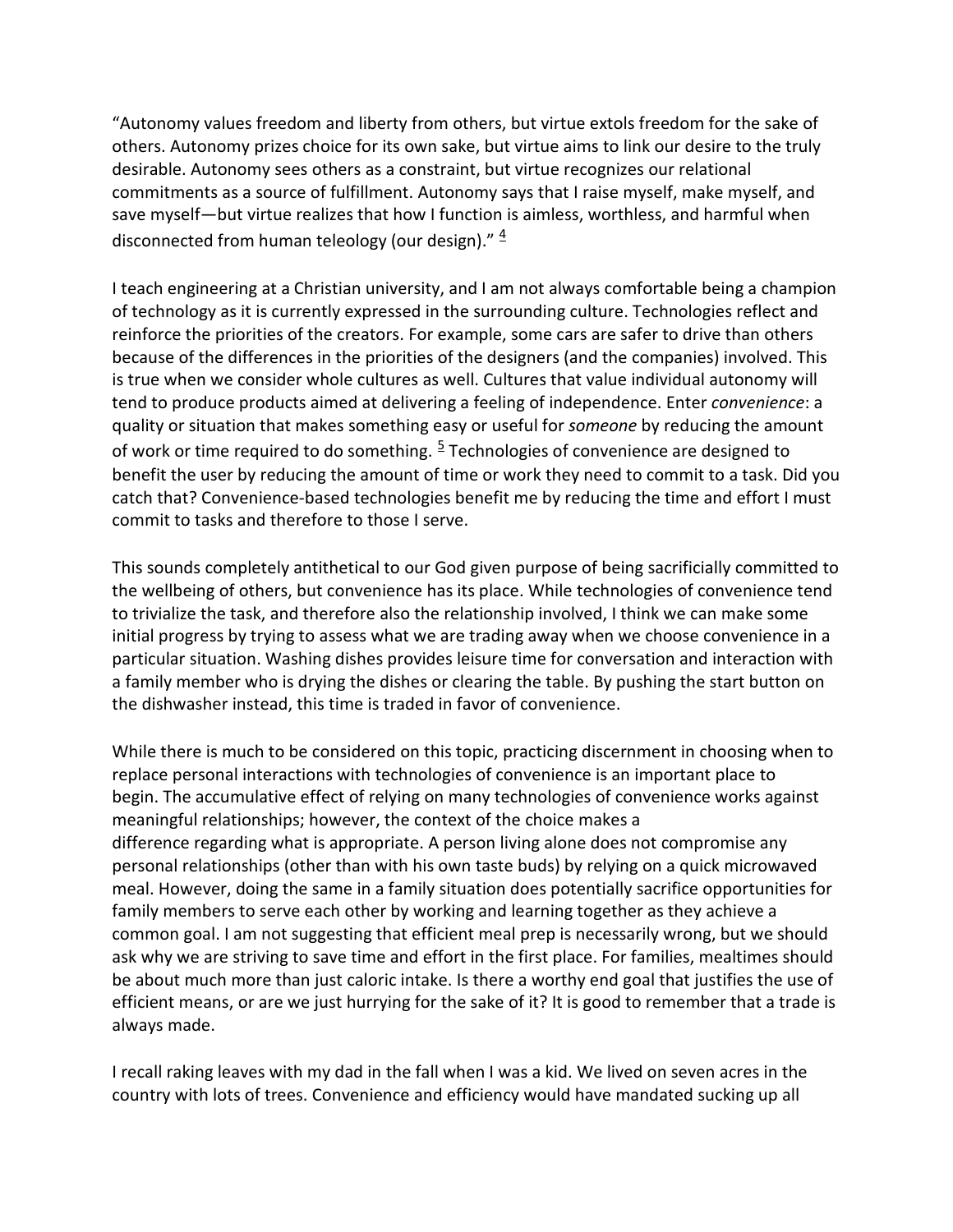those leaves with a riding lawn mower and pull-behind trailer—we raked them by hand. I won't tell you that it was fun; it was hard work and I usually ended up with at least a couple blisters on each hand. However, looking back, I now see that there was more to this ritual than just removing the dead leaves from the yard. It was time spent serving side-by-side with my dad, winning his approval as I stuck to the task, and sharing in the satisfaction of its completion. He needed me, and my contribution mattered to achieving the overall goal. I learned the importance of approaching a large task in an organized fashion and that huge jobs are manageable if you break them down into smaller sections. We raked the leaves to our gravel driveway where we burned them, and I discovered our shared love of playing with fire—my dad liked playing with fire just as much as me. It was not a zero-sum game. I learned a lot about myself and my dad during those two or three Saturdays each fall. A leaf-sucking lawn mower would have been much faster, but the value of time spent together filled a deeper need of living in community.

God intends that we lovingly serve, be responsible for, and meaningfully contribute to the wellbeing of others.<sup>6</sup> Cultural roots form bias for technologies of convenience in ways that tend to undermine community and the meaningfulness gained in relationships. Common tasks requiring time, responsibility, and commitment to others are automated, replacing our reliance on community with technological dependence. Convenience can quickly and efficiently move us through the day-to-day, untethering us from the inconvenience of attending to others, and freeing us to do what we want. However, when we step away from opportunities to serve each other, we step away from our God-given identity, and we can begin to feel a lack of meaning in our lives. We need to wisely weigh the cost of convenience. Is the price always worth it?

1. Andy Crouch, *Culture Making: Recovering Our Creative Calling*, InterVarsity Press,

Downers Grove, IL, 2008, p. 29 – 30.

- 2. Kevin Brown, *Designed for Good: Recovering the Ideas, Language, and Practice of Virtue*, Hendrickson Publishers, Peabody, MA, 2016, p. 95.
- 3. Brown, p. 112.
- 4. Brown, p. 142.
- 5. Merriam-Webser.com, the essential meaning of convenience: 1.